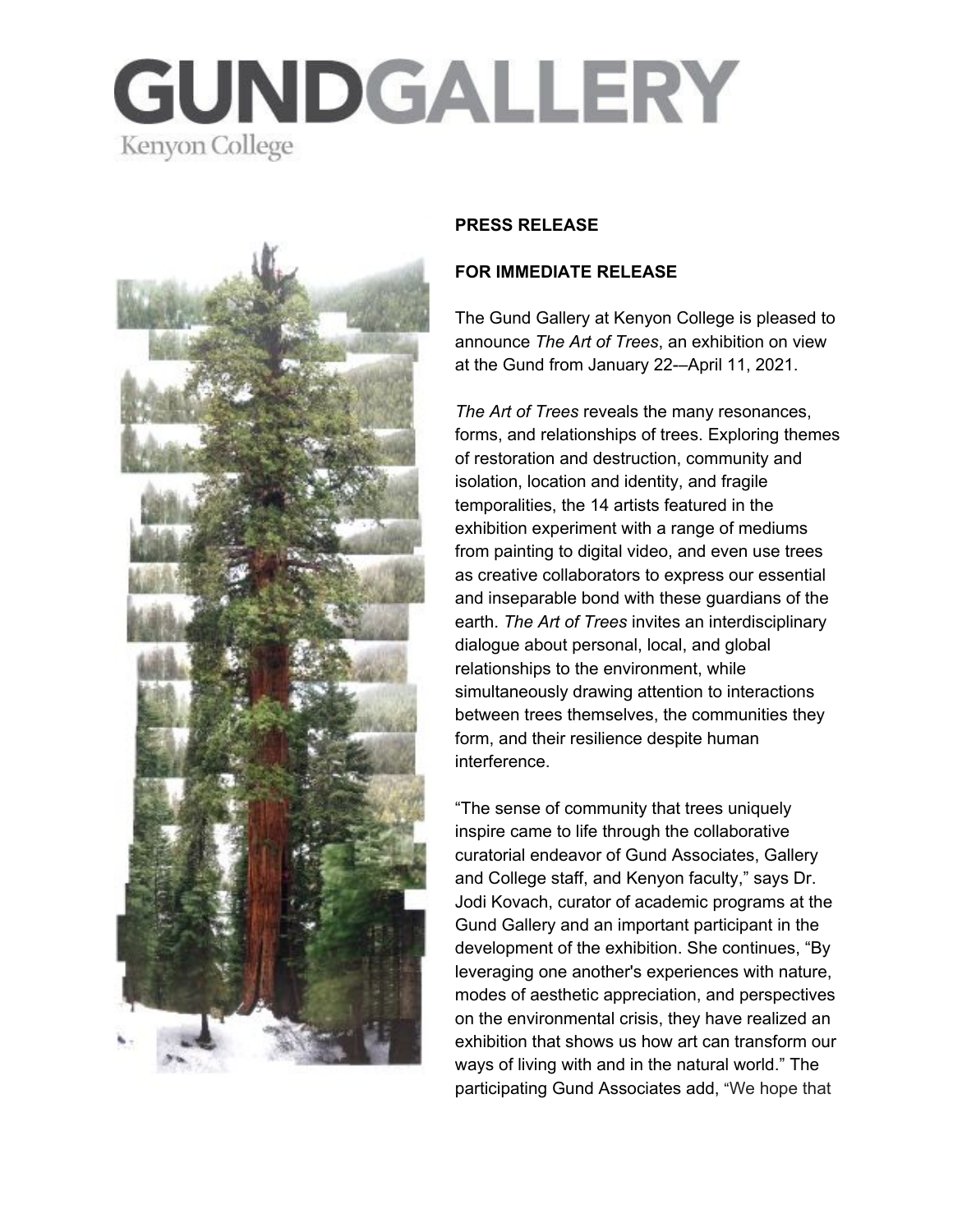this exhibition provokes discussion about the environment and invites a heightened collective consciousness about the intersection of community and place, near and far."

In addition, the Gund Gallery is pleased to present *Nearby Voices*. This special section of *The Art of Trees* exhibition offers artistic reflections on the local landscape as a shared point of witness and imagines trees as archives of commonly held stories and experiences that branch across generations of a community. *Nearby Voices* bridges the gap between global and local environmental concerns by engaging with the art and voices of community members. It will also include the work of 2020-21 artist-in-residence Brian Harnetty, an interdisciplinary, socially and environmentally engaged artist who is working collaboratively with community members to create a "sonic map" of Gambier and surrounding Knox County.

*The Art of Trees* is curated by a committee of Gund Associates, Kenyon faculty, and Gund Gallery staff who worked together in a collaborative, multi-year process to bring this project to life.

### **Image:**

High-resolution digital file is available upon request. Credit line: James Balog (American, b. 1952) *Giant Sequoia, Stagg*, 2001. Chromogenic print on Crystal Archive. 93 x 35.75 inches. Gund Gallery Collection; Gift of Mr. and Mrs. Graham Gund '63, 2015.2.2.

## **About the Gund Gallery Associates Program:**

The Gund Gallery Associate Program offers Kenyon College students an opportunity to complement their formal liberal arts education with meaningful career experiences and informal learning opportunities. Working with museum professionals, Gund Gallery Associates are able to participate in all aspects of museum work including behind-the-scenes operations, curatorial research and planning, collection maintenance, and educational outreach. An extension of the classroom, the program integrates theory with practice by building and promoting collaboration and exchange between students, faculty, and community.

### **About the Gund Gallery:**

The Gund Gallery is located on the beautiful 1,000-acre wooded campus of Kenyon College in the village of Gambier, Ohio just 45 miles from downtown Columbus. The Gund is dedicated to presenting 20th-21st century art and visual culture that reflects and informs the interdisciplinary mission of liberal arts education. Exhibitions and all public programs at the Gallery are free and open to the public.

Hours are Tuesday-Friday from 11 AM-5 PM, and Saturday-Sunday from 1-5 PM. To learn more visit www.gundgallery.org, call 740-427-5972, or email gundgallery@kenyon.edu.

Gund Gallery exhibitions and programs are supported, in part, by the Gund Gallery Board of Directors and the Ohio Arts Council.